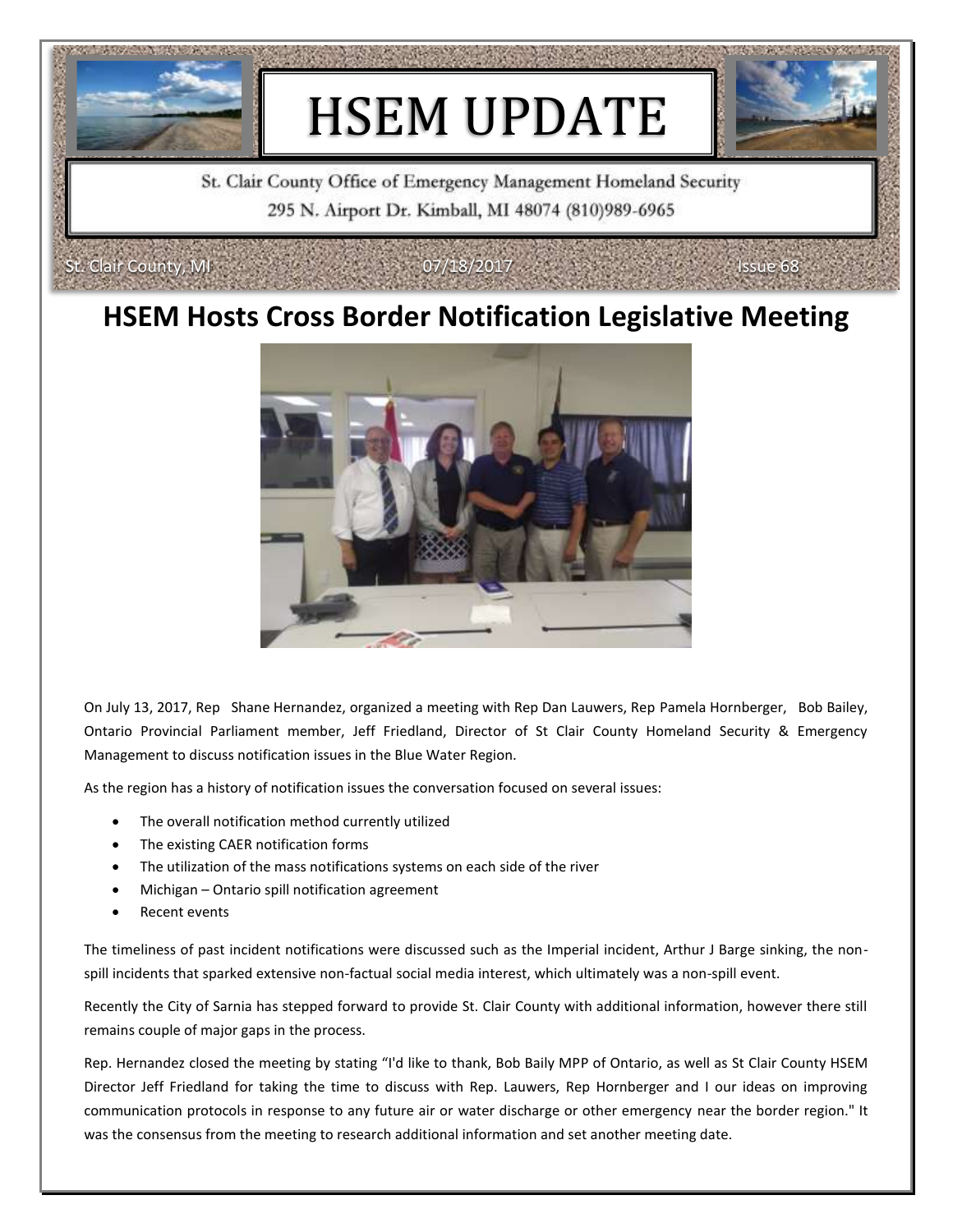## **MASS** decontamination **EXERCISE**



The St. Clair County Office of Homeland Security and Emergency Management helped to facilitate a Mock Mass Decontamination Exercise in cooperation with the event organizers of the 2017 Swampfoot Races held in St. Clair Township on Saturday, July 9, 2017. Departments participating in the exercise included the St. Clair County HazMat Team, St. Clair Area Fire Authority, Kimball Township Fire Department, and Marine City Area Fire Authority.

Mass Decontamination involves getting contaminants (i.e.: mud and sweat) off of people as quickly as possible. This exercise used equipment primarily found on any firetruck. It also utilized equipment from the St. Clair County HazMat Team to provide stable footing and lukewarm showers for the people that came through the fire department set-up. Approximately 7,500 gallons of water was used over a two hour period on about 300 people to help wash off the accumulations of mud and sweat from race contestants.

#### **BLUE WATER REPRESENTATIVES TO PRESENT AT NEMAC MEETING**

Two representatives from the Blue Water Region have been invited to the Northern Emergency Management Assistance Compact (NEMAC) meeting in Minnesota next month. Lambton County ON. EMS Director Jeff Brooks and St. Clair County HSEM Director Jeff Friedland will present on some of the cross border successes and more important, the challenges that continue to plague the area.

The NEMAC allows jurisdictions, to include any or all of the states of Illinois, Indiana, Ohio, Michigan, Minnesota, Montana, New York, North Dakota, Pennsylvania, and Wisconsin, to participate in crossborder mutual assistance for preparedness and response with any or all of the Canadian provinces of Alberta, Manitoba, Ontario and Saskatchewan. The compact allows additional states and provinces to join upon execution or adoption.

The agreement can be used for any capability and capacity that one member state or province has that can be shared with another. This spans natural disasters from floods and tornados to human-induced emergencies such as chemical spills and terrorist events. The Agreement comprises specialized resources as well as assets that can be brought to bear on any given incident. The State-Province Agreement also encourages/allows cooperative planning and exercises so that both sides are better prepared regardless of what actions they decide to take during an actual emergency.

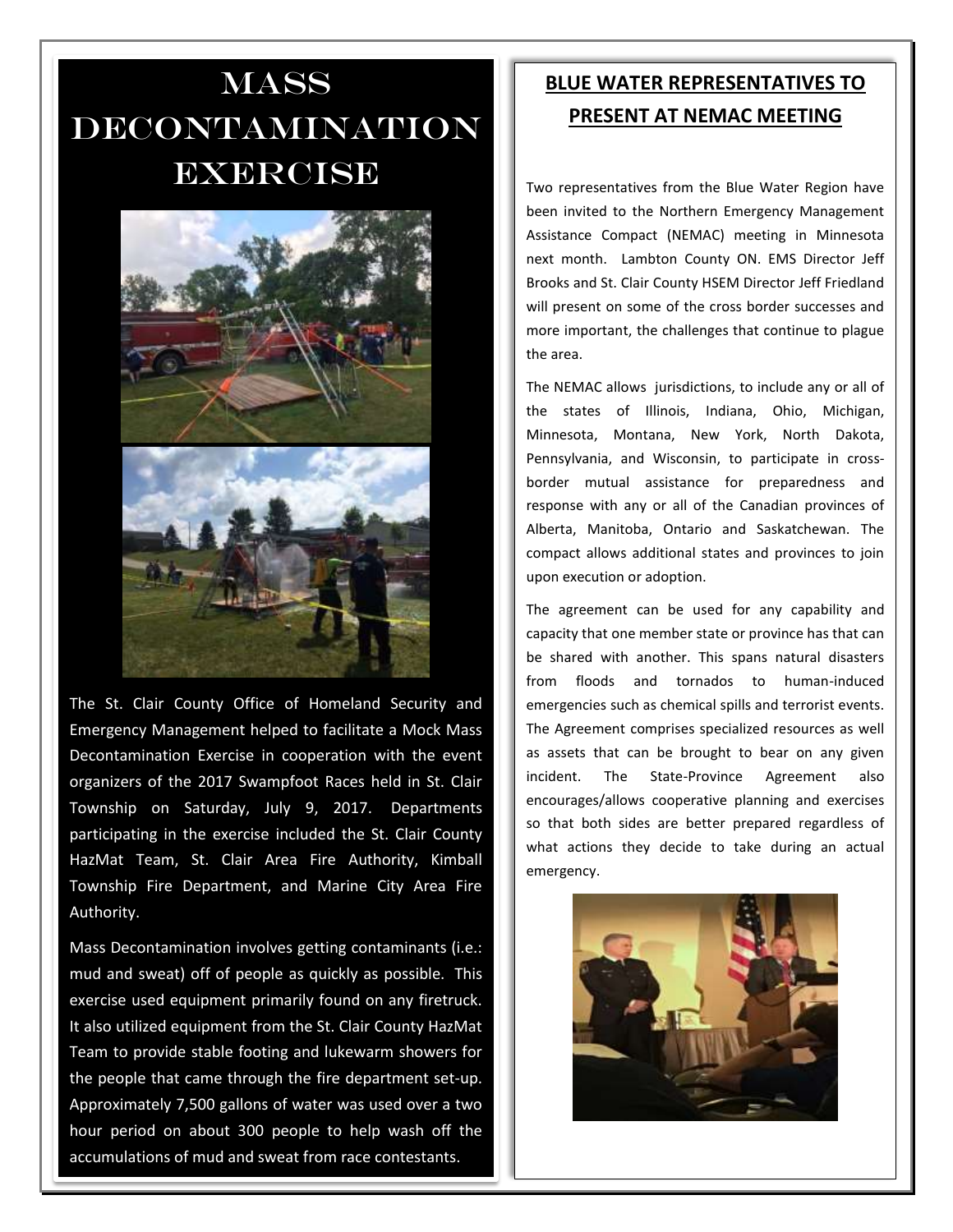# **ST. CLAIR COUNTY**



#### **The "OPEN for BUSINESS" Program**

#### **A voluntary partnership between local businesses and HSEM**

In today's world, the effects of natural and manmade disasters have become more frequent, far-reaching, and widespread. The traditional approach in preparing, responding and recovering from these events relies heavily on government which does not necessarily have the capabilities to effectively address an event. Within St. Clair County, the majority of households do not maintain enough emergency supplies to be on their own for up to 72 hours.

To address this issue, the St. Clair County Homeland Security – Emergency Management (HSEM) office is partnering with local business establishments to establish the voluntary **"Open for Business"** program. In the event of a large scale event that may include massive power outages, road issues, etc. HSEM will electronically poll participating businesses regarding if they are open or closed. Upon submittal, it will be then displayed on a map for public viewing on the bereadystclaircounty.org website. This will allow residents to locate the nearest participating fuel, food, financial, medical, repair service/supply and other businesses that are open.

A green icon identifies a participating business as open and red as closed. Businesses will be encouraged to update a minimum of every 8 hours. Testing will occur in July and August with a tentative live date will be for any large scale event after September 1, 2017. The system will only be activated for large scale events and not normal non-emergency times.

The HSEM office will also assist these businesses to better prepare their staff and facility in the event an emergency situations occurs that directly affects them. This is an effort to create a more resilient county to better serve our residents.

As of July 12, 2017, a total of 229 businesses have registered to participate. For further information contact the HSEM Office at 810-989-6329.